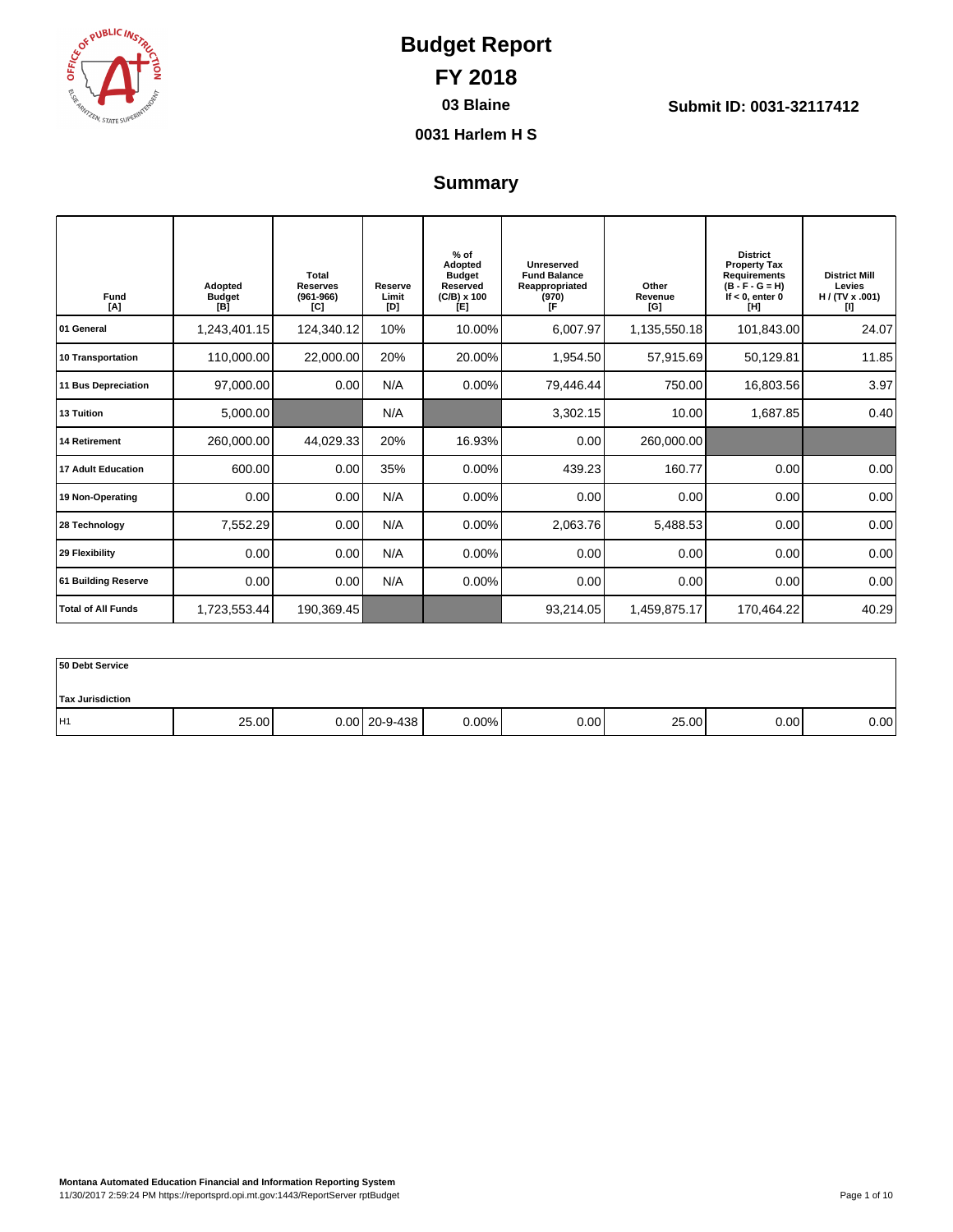| <b>BELIEVELIC INST</b><br><b>ARNIZEN, STATE SUPER</b>                  | <b>Budget Report</b><br><b>FY 2018</b><br>03 Blaine<br>0031 Harlem H S | Submit ID: 0031-32117412 |                        |
|------------------------------------------------------------------------|------------------------------------------------------------------------|--------------------------|------------------------|
| <b>Adopted Budget</b>                                                  | 01 General Fund                                                        | 0001                     | 1,243,401.15           |
|                                                                        |                                                                        |                          |                        |
| <b>Budget Uses</b><br><b>Expenditure Budget</b>                        |                                                                        | 0002                     | 1,243,401.15           |
| Add To Fund Balance                                                    |                                                                        | 0003                     | 0.00                   |
| TIF Fund Balance for Budget                                            |                                                                        | TFS47                    | 0.00                   |
|                                                                        |                                                                        |                          |                        |
| <b>Estimated Funding Sources</b>                                       |                                                                        |                          |                        |
| Unreserved Fund Balance Reappropriated<br><b>Direct State Aid</b>      |                                                                        | 0970                     | 6,007.97               |
|                                                                        |                                                                        | 3110                     | 601,272.66             |
| <b>Quality Educator</b>                                                |                                                                        | 3111                     | 56,533.75              |
| At Risk Student                                                        |                                                                        | 3112                     | 11,121.08              |
| Indian Education For All                                               |                                                                        | 3113                     | 3,182.64               |
| American Indian Achievement Gap                                        |                                                                        | 3114                     | 27,090.00              |
| State Spec Ed Allowable Cost Pymt to Districts<br>Data For Achievement |                                                                        | 3115                     | 45,242.46              |
| State Guaranteed Tax Base Aid                                          |                                                                        | 3116<br>3120             | 3,048.54<br>387,575.14 |
|                                                                        |                                                                        |                          |                        |
| <b>Actual Non-levy Revenue</b>                                         |                                                                        |                          |                        |
| Tax Title and Property Sales                                           |                                                                        | 1130                     | 0.00                   |
| <b>Interest Earnings</b>                                               |                                                                        | 1510                     | 483.91                 |
| Revenue from Community Services Activities                             |                                                                        | 1800                     | 0.00                   |
| Other Revenue from Local Sources                                       |                                                                        | 1900                     | 0.00                   |
| Rentals                                                                |                                                                        | 1910                     | 0.00                   |
| <b>Dormitory Charges</b>                                               |                                                                        | 1915                     | 0.00                   |
| <b>Contributions/Donations from Private Sources</b>                    |                                                                        | 1920                     | 0.00                   |
| <b>Textbook Sales and Rentals</b>                                      |                                                                        | 1940                     | 0.00                   |
| Fees - Users/Resale of Supplies                                        |                                                                        | 1945                     | 0.00                   |
| Services Provided Other School Districts or Coops                      |                                                                        | 1950                     | 0.00                   |
| Services Provided Other Local Governmental Units                       |                                                                        | 1960                     | 0.00                   |
| <b>Summer School Fees</b>                                              |                                                                        | 1981                     | 0.00                   |
| State Payment in Lieu of Taxes - FWP                                   |                                                                        | 3302                     | 0.00                   |
| <b>Anticipated Non-levy Revenue - BASE</b>                             |                                                                        |                          |                        |
| Oil & Gas Revenues - BASE Budget                                       |                                                                        | 0171                     | 0.00                   |
| TIF Applied To BASE Budget                                             |                                                                        | 0174                     | 0.00                   |
| <b>Coal Gross Proceeds</b>                                             |                                                                        | 1123                     | 0.00                   |
| State Combined Fund School Block Grant                                 |                                                                        | 3445                     | 0.00                   |
| School Block Grant State Lands                                         |                                                                        | 3448                     | 0.00                   |
| School Block Grant Coal Mitigation                                     |                                                                        | 3449                     | 0.00                   |
| Federal Revenue in Lieu of Taxes                                       |                                                                        | 4800                     | 0.00                   |
| <b>Anticipated Non-levy Revenue - Over-BASE</b>                        |                                                                        |                          |                        |
| Oil & Gas Revenues - Over-BASE Budget                                  |                                                                        | 0172                     | 0.00                   |
| TIF Applied To Over-BASE Budget                                        |                                                                        | 0175                     | 0.00                   |
| <b>Individual Tuition</b>                                              |                                                                        | 1310                     | 0.00                   |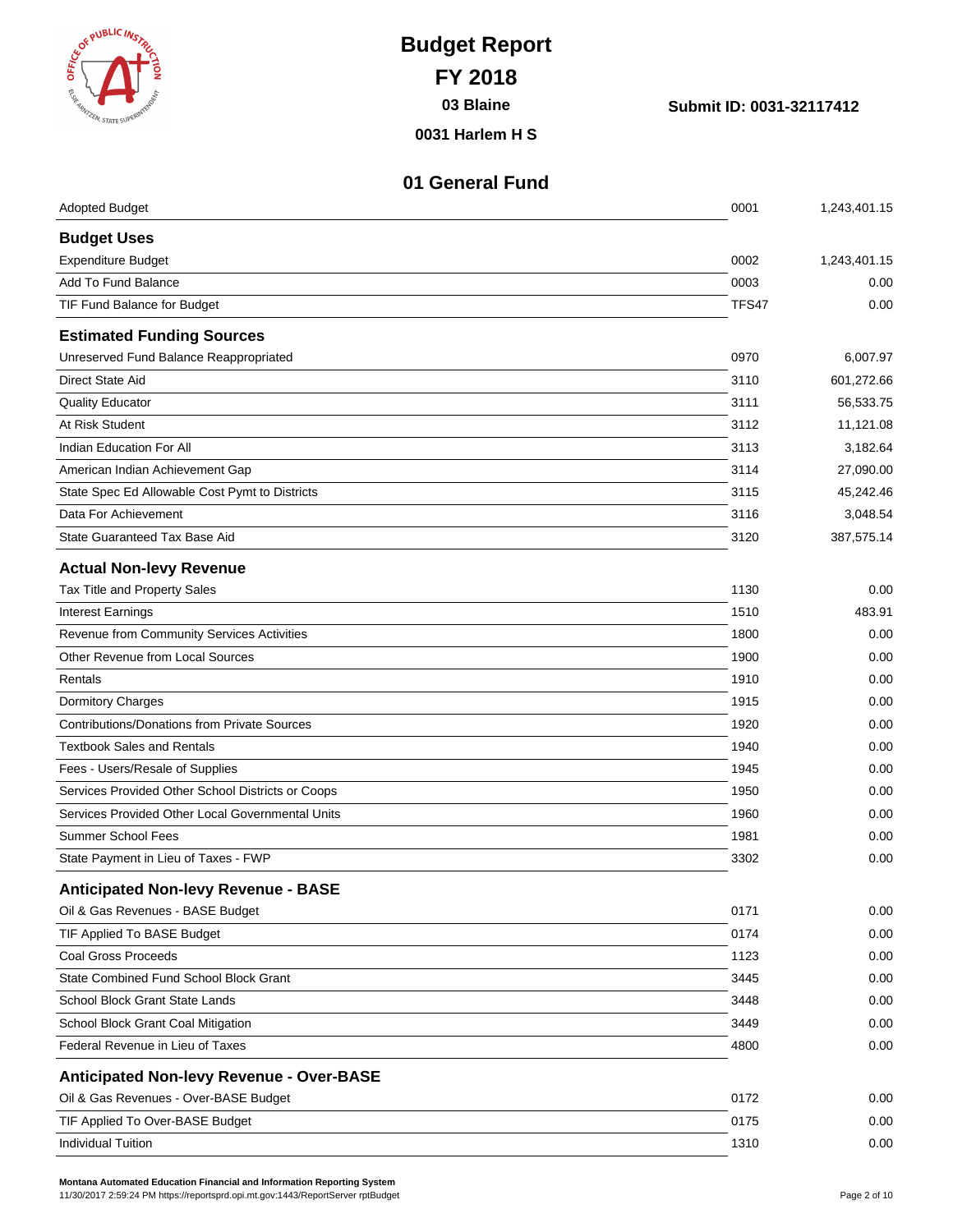| ES ( PUBLIC INSTRUCT                 | ے<br>S |
|--------------------------------------|--------|
| <b>REAMINEEN, STATE SUPERINTENDE</b> |        |
|                                      |        |

**03 Blaine Submit ID: 0031-32117412**

#### **0031 Harlem H S**

| Tuition from Schl Dists Within State                   |         | 1320       | 0.00         |
|--------------------------------------------------------|---------|------------|--------------|
| Tuition from Schl Dists Outside State                  |         | 1330       | 0.00         |
| State Tuition for State Placement                      |         | 3117       | 0.00         |
| <b>Other Non-levy Revenue</b>                          |         |            |              |
| District Levy - Distn of Pr Yr's Prot/Dlq Taxes        |         | 1117       | 0.00         |
| District Levy - Dept of Rev Tax Audit Receipts         |         | 1118       | 0.00         |
| Penalties and Interest on Taxes                        |         | 1190       | 0.00         |
| Other Revenue                                          |         | 9100       | 0.00         |
| Residual Equity Transfers In                           |         | 9710       | 0.00         |
| <b>Levies</b>                                          |         |            |              |
| Mandatory Non-isolated Levy                            | 1110(a) | 0.00       |              |
| <b>BASE Levy</b>                                       | 1110(b) | 101,843.00 |              |
| Over-BASE Levy                                         | 1110(c) | 0.00       |              |
| District Tax Levy                                      |         | 1110       | 101,843.00   |
| <b>Total Estimated Revenues to Fund Adopted Budget</b> |         | 0004       | 1,243,401.15 |
| <b>Estimated Revenues Exceeding Adopted Budget</b>     |         | 0004a      | 0.00         |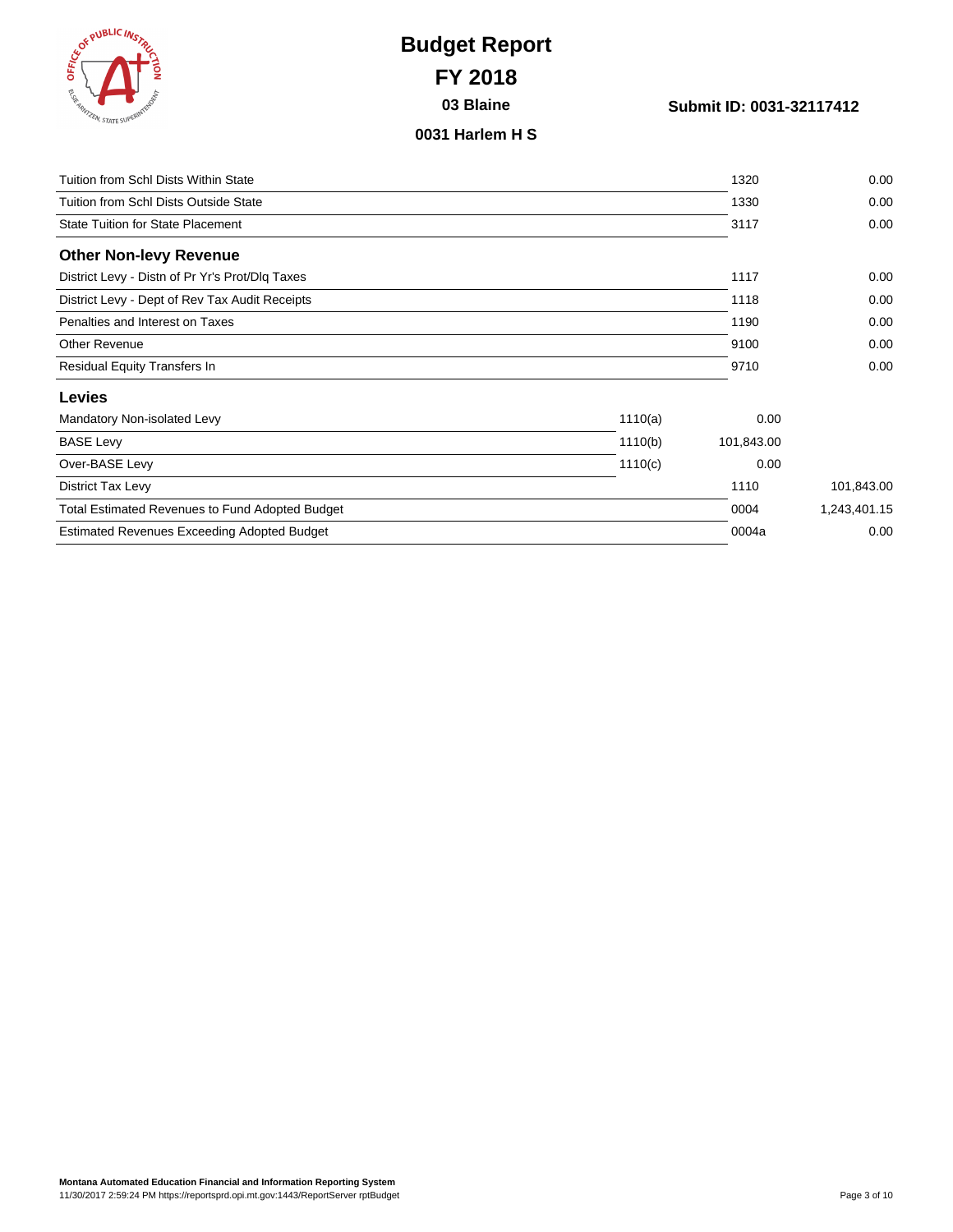| <b>KOT PUBLIC INSTRUCT</b>      | ş |
|---------------------------------|---|
| ESE MAINZEN, STATE SUPERINTENDE |   |
|                                 |   |

**03 Blaine Submit ID: 0031-32117412**

**0031 Harlem H S**

| <b>10 Transportation Fund</b> |
|-------------------------------|
|-------------------------------|

| <b>Adopted Budget</b>                           | 0001  | 110,000.00 |
|-------------------------------------------------|-------|------------|
| <b>Budget Uses</b>                              |       |            |
| <b>Expenditure Budget</b>                       | 0002  | 110,000.00 |
| Add To Fund Balance                             | 0003  | 0.00       |
| <b>Transportation Schedule Data</b>             |       |            |
| On-Schedule                                     | 0005  | 46,706.79  |
| Contingency                                     | 0006  | 4,670.68   |
| Over-Schedule                                   | 0011  | 58,622.53  |
| Fund Balance for Budget                         | TFS48 | 23,954.50  |
| <b>Operating Reserve</b>                        | 0961  | 22,000.00  |
| Unreserved Fund Balance Reappropriated          | 0970  | 1,954.50   |
| <b>Estimated Funding Sources</b>                |       |            |
| <b>Coal Gross Proceeds</b>                      | 1123  | 0.00       |
| Individual Transportation Fees                  | 1410  | 0.00       |
| Trans Fees from Other Schl Dists Within State   | 1420  | 0.00       |
| Trans Fees from Other Schl Dists Outside State  | 1430  | 0.00       |
| <b>Other Transportation Fees</b>                | 1440  | 0.00       |
| <b>Interest Earnings</b>                        | 1510  | 50.00      |
| Other Revenue from Local Sources                | 1900  | 0.00       |
| <b>State Tuition for State Placement</b>        | 3117  | 0.00       |
| State Payment in Lieu of Taxes - FWP            | 3302  | 0.00       |
| <b>State School Block Grant</b>                 | 3444  | 5,888.22   |
| State Combined Fund School Block Grant          | 3445  | 0.00       |
| Montana Oil and Gas Tax                         | 3460  | 600.00     |
| <b>Other Revenue</b>                            | 9100  | 0.00       |
| Residual Equity Transfers In                    | 9710  | 0.00       |
| <b>Reimbursements</b>                           |       |            |
| County On-Schedule Trans Reimb                  | 2220  | 25,688.73  |
| State On-Schedule Trans Reimb                   | 3210  | 25,688.74  |
| <b>District Tax Levy</b>                        | 1110  | 50,129.81  |
| <b>District Mills</b>                           | 999   | 11.85      |
| Total Estimated Revenues to Fund Adopted Budget | 0004  | 110,000.00 |
| Estimated Revenues Exceeding Adopted Budget     | 0004a | 0.00       |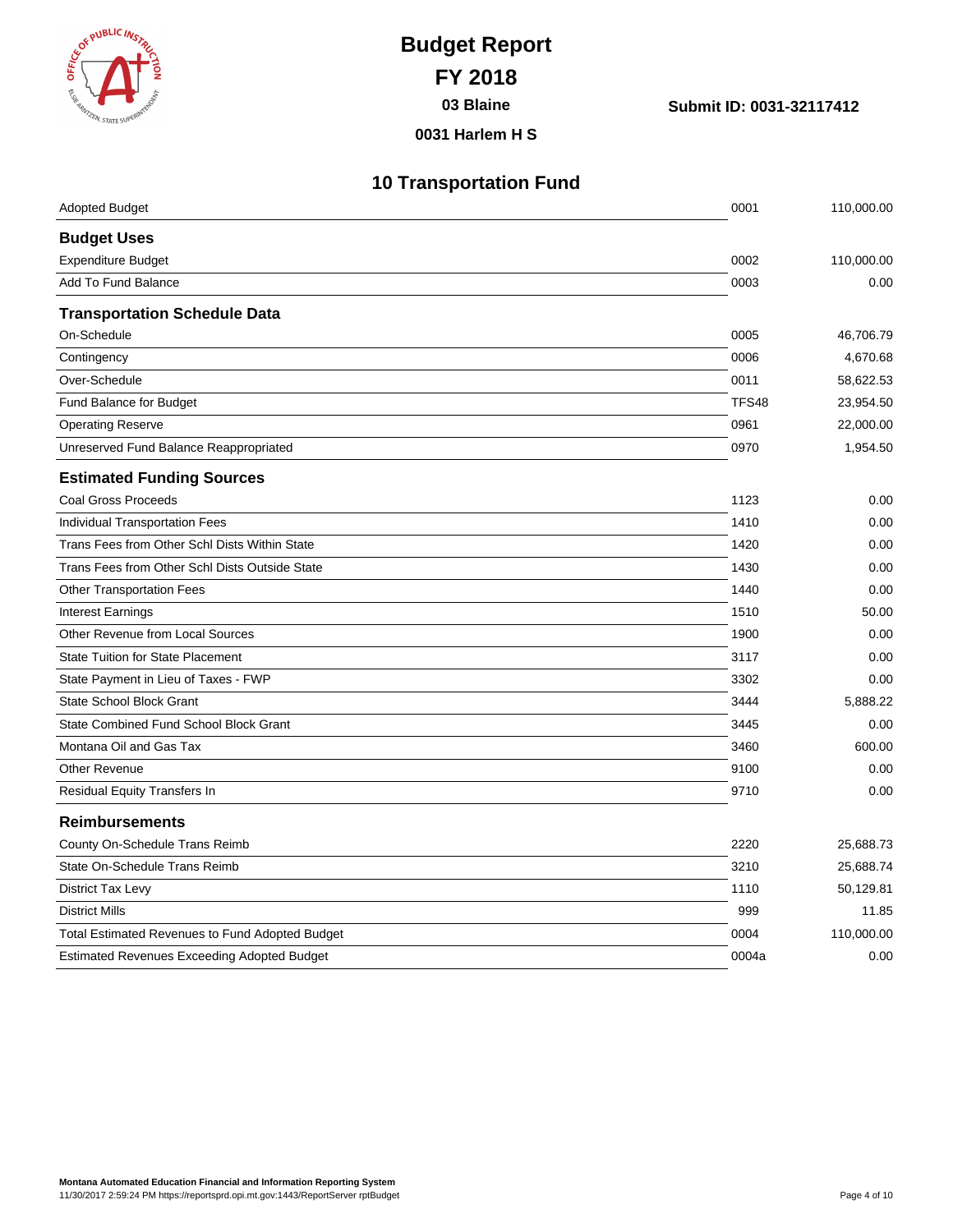

**03 Blaine Submit ID: 0031-32117412**

**0031 Harlem H S**

### **11 Bus Depreciation Fund**

| <b>Adopted Budget</b>                                       | 0001  | 97,000.00 |
|-------------------------------------------------------------|-------|-----------|
| <b>Budget Uses</b>                                          |       |           |
| <b>Expenditure Budget</b>                                   | 0002  | 97,000.00 |
| Add To Fund Balance                                         | 0003  | 0.00      |
| TIF Fund Balance for Budget                                 | TFS47 | 0.00      |
| Fund Balance for Budget                                     | TFS48 | 79,446.44 |
| <b>Operating Reserve</b>                                    | 0961  | 0.00      |
| Unreserved Fund Balance Reappropriated                      | 0970  | 79,446.44 |
| TIF Fund Balance Reappropriated                             | 0973  | 0.00      |
| <b>Estimated Funding Sources</b>                            |       |           |
| Coal Gross Proceeds                                         | 1123  | 0.00      |
| <b>Interest Earnings</b>                                    | 1510  | 250.00    |
| Other Revenue from Local Sources                            | 1900  | 0.00      |
| State Payment in Lieu of Taxes - FWP                        | 3302  | 0.00      |
| State Combined Fund School Block Grant                      | 3445  | 0.00      |
| Montana Oil and Gas Tax                                     | 3460  | 500.00    |
| <b>Other Revenue</b>                                        | 9100  | 0.00      |
| <b>Residual Equity Transfers In</b>                         | 9710  | 0.00      |
| Use Estimated Non-levy Revenue to Lower Levies? (Yes or No) |       | Yes       |
| District Tax Levy                                           | 1110  | 16,803.56 |
| <b>District Mills</b>                                       | 999   | 3.97      |
| <b>Total Estimated Revenues to Fund Adopted Budget</b>      | 0004  | 97,000.00 |
|                                                             |       |           |

#### **Asset Information**

|                                                                           |                            |                  | <b>Depreciated</b>       |           |                              |
|---------------------------------------------------------------------------|----------------------------|------------------|--------------------------|-----------|------------------------------|
| <b>Asset ID</b>                                                           | Year Of<br><b>Purchase</b> | Original<br>Cost | <b>Thru Last</b><br>Year | 20% Limit | Amount<br><b>Depreciated</b> |
| 24-7647A 2016 Blue Bird Charter Conversion                                | 2016                       | 69,426.10        | 1,000.00                 | 13,885.22 | 1,000.00                     |
| 24-468 2016 Blue Bird 83 Pass Bus #3                                      | 2015                       | 55,660.00        | 2,000.00                 | 11,132.00 | 1,000.00                     |
| 24-388 2014 Integrated RE S 84 Pass Bus<br>#7                             | 2013                       | 41,614.17        | 4,000.00                 | 8,322.83  | 1,000.00                     |
| 24-5754A 2003 Chevy Micro Bird 14/(10<br>Pass-Wheelchair equiped) Bus #11 | 2013                       | 3,500.00         | 2,800.00                 | 700.00    | 700.00                       |
| 24-3047A 2013 International 78 Pass Bus                                   | 2012                       | 47,908.00        | 4,000.00                 | 9,581.60  | 1,000.00                     |
| 24-3048A 2013 International 84 Pass Bus                                   | 2012                       | 44,237.90        | 4,000.00                 | 8,847.58  | 1,000.00                     |
| 24-321 2009 ICRP International 84/78 Pass<br><b>Bus #2</b>                | 2009                       | 104,039.53       | 18,818.60                | 20,807.91 | 3,113.61                     |
| 24-509 2007 Intl 71 Pass Bus                                              | 2007                       | 23,000.00        | 13,816.82                | 4,600.00  | 4,600.00                     |
| 24-447 2003 Bluebird 84 Pass Bus                                          | 2003                       | 27,202.00        | 36,663.05                | 5,440.40  | 4,139.95                     |
| 24-277 1991 Bluebird 46 Pass Coach                                        | 1991                       | 28,250.00        | 42,375.00                | N/A       | <b>NA</b>                    |
| Total                                                                     |                            |                  |                          |           | 17,553.56                    |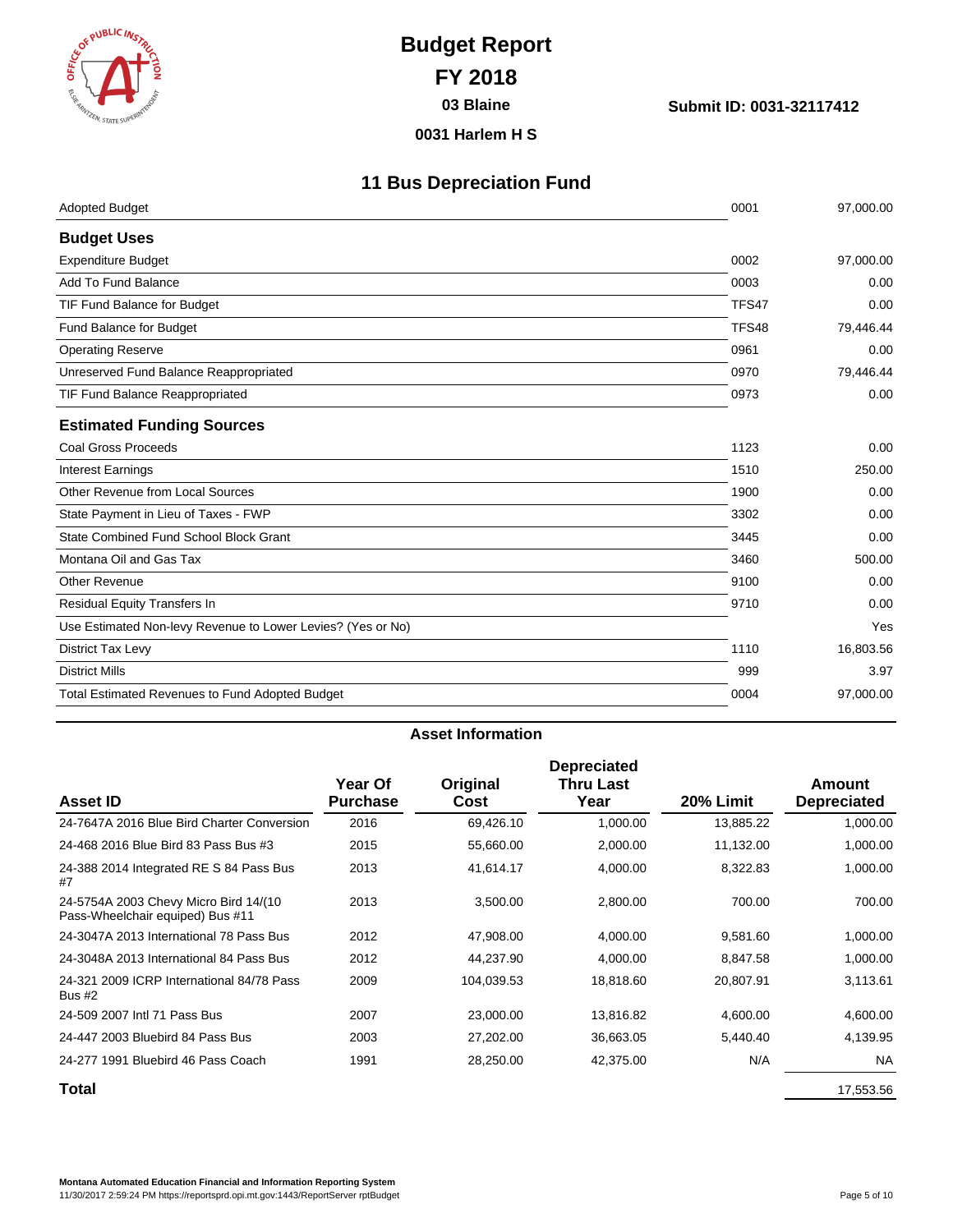| <b>EXAMPLIC INST</b><br><b>REN, STATE SUPE</b> | <b>Budget Report</b><br><b>FY 2018</b><br>03 Blaine<br>0031 Harlem H S | Submit ID: 0031-32117412 |          |
|------------------------------------------------|------------------------------------------------------------------------|--------------------------|----------|
|                                                | <b>13 Tuition Fund</b>                                                 |                          |          |
| <b>Adopted Budget</b>                          |                                                                        | 0001                     | 5,000.00 |
| <b>Budget Uses</b>                             |                                                                        |                          |          |
| <b>Expenditure Budget</b>                      |                                                                        | 0002                     | 5,000.00 |
| Add To Fund Balance                            |                                                                        | 0003                     | 0.00     |
| Fund Balance for Budget                        |                                                                        | TFS48                    | 3,302.15 |
| Unreserved Fund Balance Reappropriated         |                                                                        | 0970                     | 3,302.15 |
| <b>Estimated Funding Sources</b>               |                                                                        |                          |          |
| <b>Coal Gross Proceeds</b>                     |                                                                        | 1123                     | 0.00     |
| <b>Interest Earnings</b>                       |                                                                        | 1510                     | 10.00    |
| Other Revenue from Local Sources               |                                                                        | 1900                     | 0.00     |
| Direct State Aid                               |                                                                        | 3110                     | 0.00     |
| State Payment in Lieu of Taxes - FWP           |                                                                        | 3302                     | 0.00     |
| State Combined Fund School Block Grant         |                                                                        | 3445                     | 0.00     |
| Montana Oil and Gas Tax                        |                                                                        | 3460                     | 0.00     |
| <b>Other Revenue</b>                           |                                                                        | 9100                     | 0.00     |
| Residual Equity Transfers In                   |                                                                        | 9710                     | 0.00     |

District Tax Levy 1,687.85 District Mills 999 0.40 Total Estimated Revenues to Fund Adopted Budget 6.000.00 6.000 5,000.00 Estimated Revenues Exceeding Adopted Budget 0.00 and 5 and 5 and 5 and 5 and 5 and 5 and 5 and 6 and 6 and 6 and 6 and 6 and 6 and 6 and 6 and 6 and 6 and 6 and 6 and 6 and 6 and 6 and 6 and 6 and 6 and 6 and 6 and 6 and 6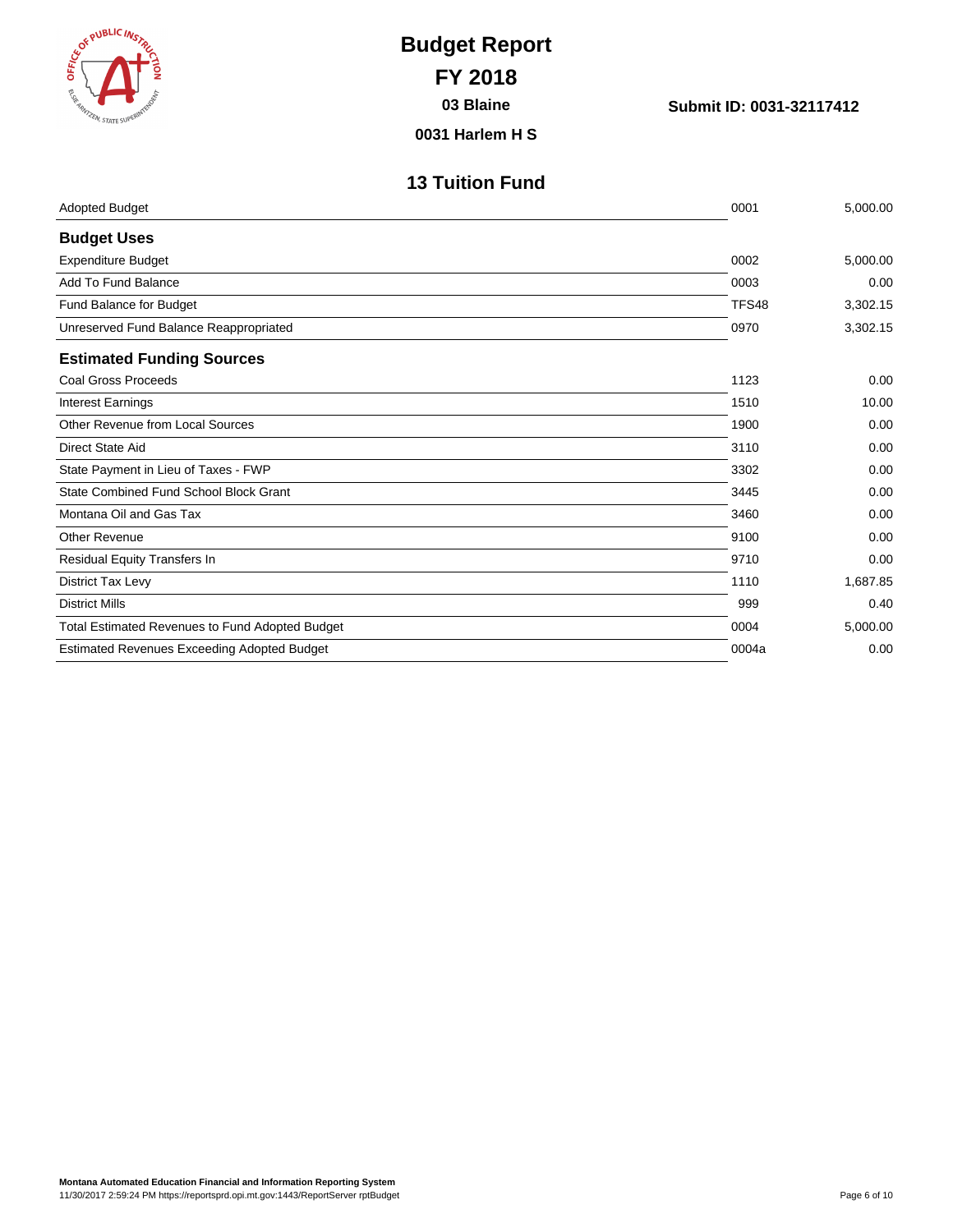| <b>BE (SOR PUBLIC INS.</b><br><b>CAR MIZEN, STATE SUPERIN</b> | <b>Budget Report</b><br><b>FY 2018</b><br>03 Blaine<br>0031 Harlem H S | Submit ID: 0031-32117412 |            |
|---------------------------------------------------------------|------------------------------------------------------------------------|--------------------------|------------|
|                                                               |                                                                        |                          |            |
|                                                               | <b>14 Retirement Fund</b>                                              |                          |            |
| <b>Adopted Budget</b>                                         |                                                                        | 0001                     | 260,000.00 |
| <b>Budget Uses</b>                                            |                                                                        |                          |            |
| <b>Expenditure Budget</b>                                     |                                                                        | 0002                     | 260,000.00 |
| Add To Fund Balance                                           |                                                                        | 0003                     | 0.00       |
| Fund Balance for Budget                                       |                                                                        | TFS48                    | 44,029.33  |
| <b>Operating Reserve</b>                                      |                                                                        | 0961                     | 44,029.33  |
| Unreserved Fund Balance Reappropriated                        |                                                                        | 0970                     | 0.00       |
| <b>Estimated Funding Sources</b>                              |                                                                        |                          |            |
| <b>Interest Earnings</b>                                      |                                                                        | 1510                     | 150.00     |
| Other Revenue from Local Sources                              |                                                                        | 1900                     | 0.00       |
| <b>Other Revenue</b>                                          |                                                                        | 9100                     | 0.00       |
| Residual Equity Transfers In                                  |                                                                        | 9710                     | 0.00       |
| <b>County Retirement Distribution</b>                         |                                                                        | 2240                     | 259,850.00 |
| <b>Total Estimated Revenues to Fund Adopted Budget</b>        |                                                                        | 0004                     | 260,000.00 |

Estimated Revenues Exceeding Adopted Budget 0.00 and 1.000 and 1.000 and 1.000 and 1.000 and 1.000 and 1.000 and 1.000 and 1.000 and 1.000 and 1.000 and 1.000 and 1.000 and 1.000 and 1.000 and 1.000 and 1.000 and 1.000 and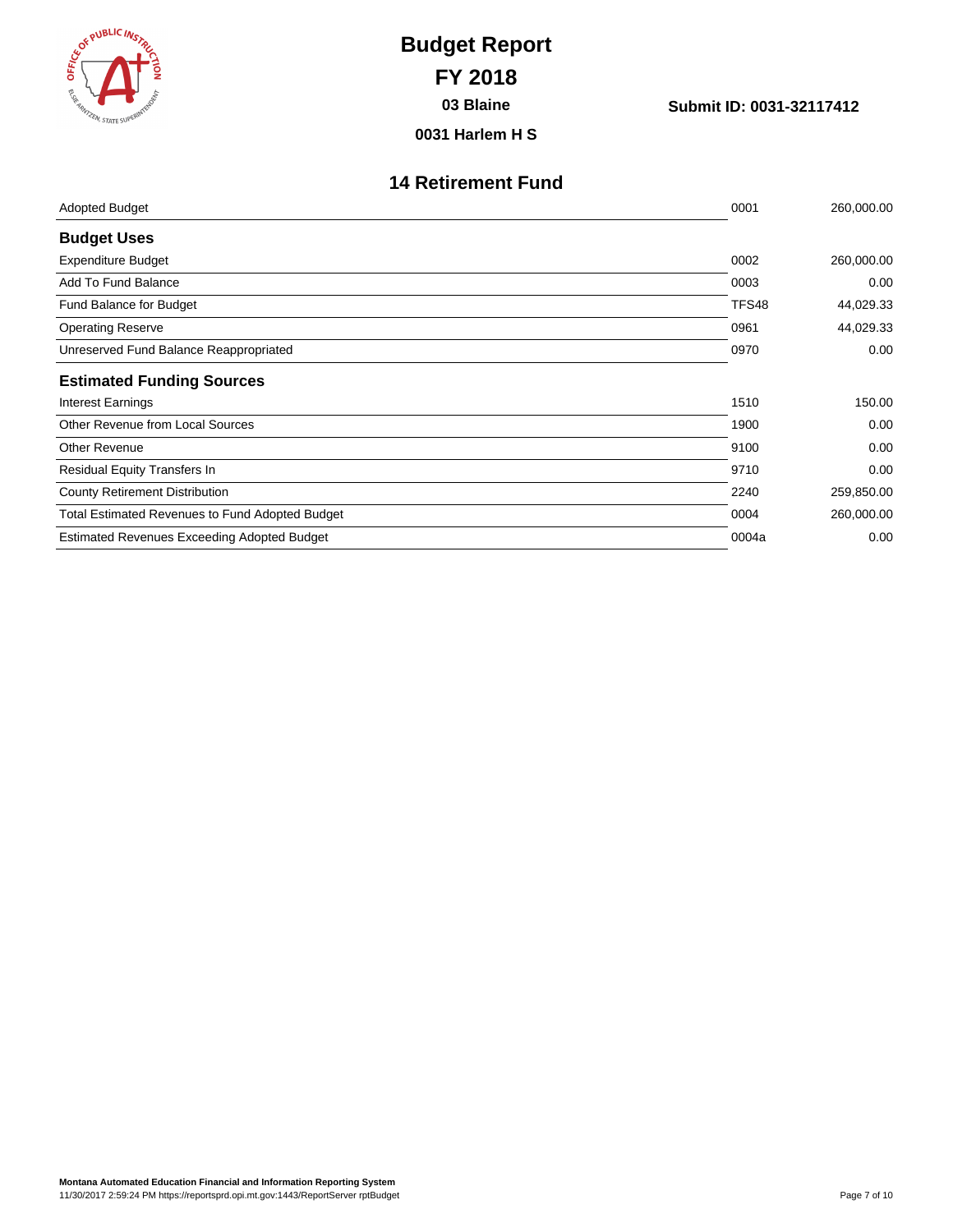| <b>COT PUBLIC INSTRUCT</b> |                                |   |
|----------------------------|--------------------------------|---|
|                            |                                | ş |
|                            | ESE MANZEN, STATE SUPERINTENDE |   |

**03 Blaine Submit ID: 0031-32117412**

**0031 Harlem H S**

| <b>19 Non-Operating Fund</b> |  |  |
|------------------------------|--|--|
|                              |  |  |

| <b>Adopted Budget</b>                              | 0001  | 0.00 |
|----------------------------------------------------|-------|------|
| <b>Budget Uses</b>                                 |       |      |
| <b>Expenditure Budget</b>                          | 0002  | 0.00 |
| Add To Fund Balance                                | 0003  | 0.00 |
| <b>Transportation Schedule Data</b>                |       |      |
| On-Schedule                                        | 0005  | 0.00 |
| Contingency                                        | 0006  | 0.00 |
| Over-Schedule                                      | 0011  | 0.00 |
| Fund Balance for Budget                            | TFS48 | 0.00 |
| <b>Operating Reserve</b>                           | 0961  | 0.00 |
| Unreserved Fund Balance Reappropriated             | 0970  | 0.00 |
| <b>Estimated Funding Sources</b>                   |       |      |
| <b>Coal Gross Proceeds</b>                         | 1123  | 0.00 |
| <b>Interest Earnings</b>                           | 1510  | 0.00 |
| Other Revenue from Local Sources                   | 1900  | 0.00 |
| State Payment in Lieu of Taxes - FWP               | 3302  | 0.00 |
| State Combined Fund School Block Grant             | 3445  | 0.00 |
| Montana Oil and Gas Tax                            | 3460  | 0.00 |
| Other Revenue                                      | 9100  | 0.00 |
| Residual Equity Transfers In                       | 9710  | 0.00 |
| <b>Reimbursements</b>                              |       |      |
| County On-Schedule Trans Reimb                     | 2220  | 0.00 |
| State On-Schedule Trans Reimb                      | 3210  | 0.00 |
| <b>District Tax Levy</b>                           | 1110  | 0.00 |
| <b>District Mills</b>                              | 999   | 0.00 |
| Total Estimated Revenues to Fund Adopted Budget    | 0004  | 0.00 |
| <b>Estimated Revenues Exceeding Adopted Budget</b> | 0004a | 0.00 |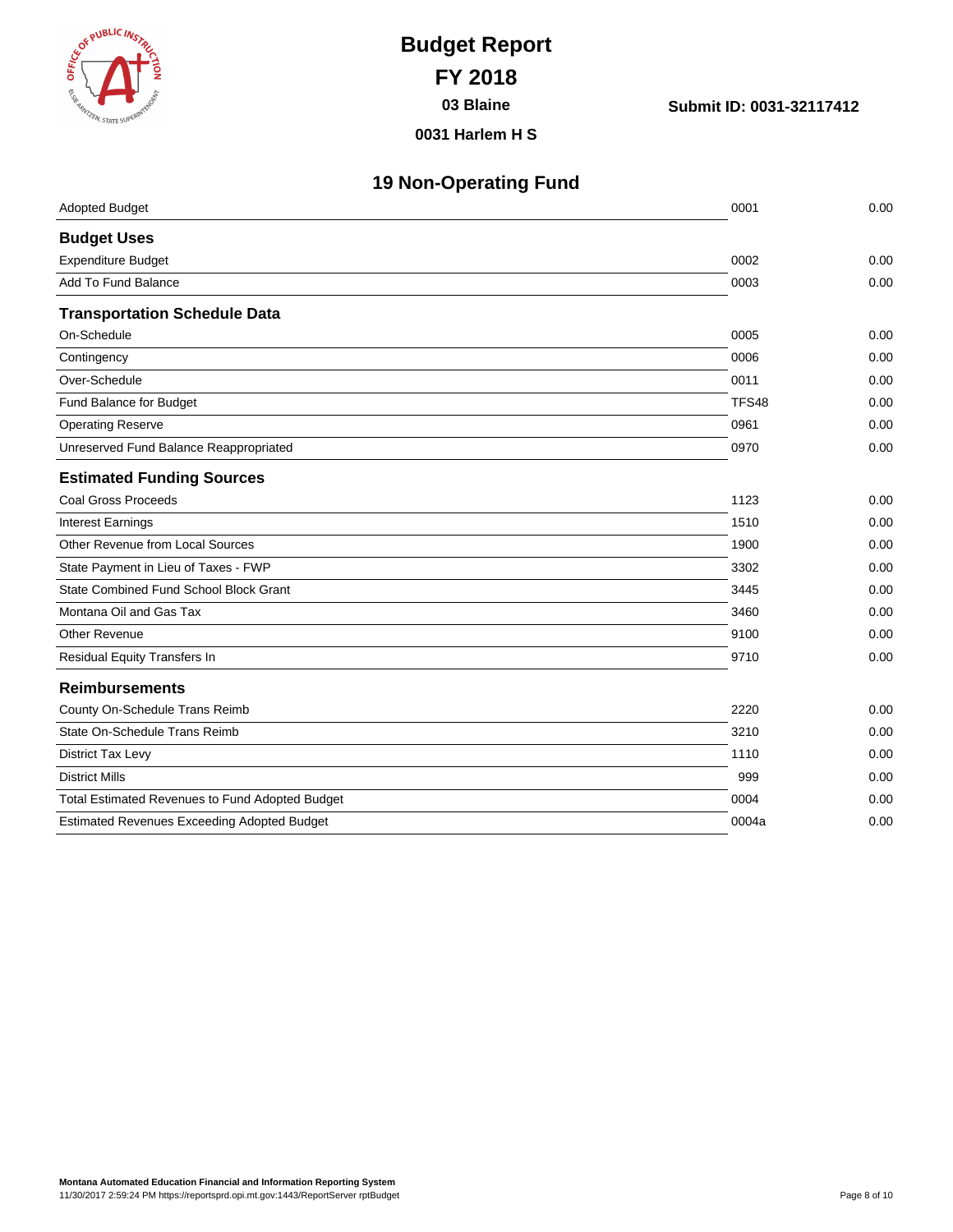| <b>COT PUBLIC INSTRUCT</b>           |   |
|--------------------------------------|---|
|                                      | ġ |
| <b>REAMINEEN, STATE SUPERINTENDE</b> |   |

**03 Blaine Submit ID: 0031-32117412**

**0031 Harlem H S**

### **28 Technology Fund**

| <b>Adopted Budget</b>                              | 0001  | 7,552.29 |
|----------------------------------------------------|-------|----------|
| <b>Budget Uses</b>                                 |       |          |
| <b>Expenditure Budget</b>                          | 0002  | 7,552.29 |
| Add To Fund Balance                                | 0003  | 0.00     |
| TIF Fund Balance for Budget                        | TFS47 | 0.00     |
| Fund Balance for Budget                            | TFS48 | 2,063.76 |
| <b>Operating Reserve</b>                           | 0961  | 0.00     |
| Unreserved Fund Balance Reappropriated             | 0970  | 2,063.76 |
| TIF Fund Balance Reappropriated                    | 0973  | 0.00     |
| <b>Estimated Funding Sources</b>                   |       |          |
| <b>Coal Gross Proceeds</b>                         | 1123  | 0.00     |
| <b>Interest Earnings</b>                           | 1510  | 5.00     |
| Other Revenue from Local Sources                   | 1900  | 0.00     |
| State Technology Aid                               | 3281  | 0.00     |
| State Payment in Lieu of Taxes - FWP               | 3302  | 0.00     |
| State Combined Fund School Block Grant             | 3445  | 5,483.53 |
| Montana Oil and Gas Tax                            | 3460  | 0.00     |
| <b>Other Revenue</b>                               | 9100  | 0.00     |
| <b>Residual Equity Transfers In</b>                | 9710  | 0.00     |
| District Tax Levy                                  | 1110  | 0.00     |
| <b>District Mills</b>                              | 999   | 0.00     |
| Total Estimated Revenues to Fund Adopted Budget    | 0004  | 7,552.29 |
| <b>Estimated Revenues Exceeding Adopted Budget</b> | 0004a | 0.00     |
|                                                    |       |          |